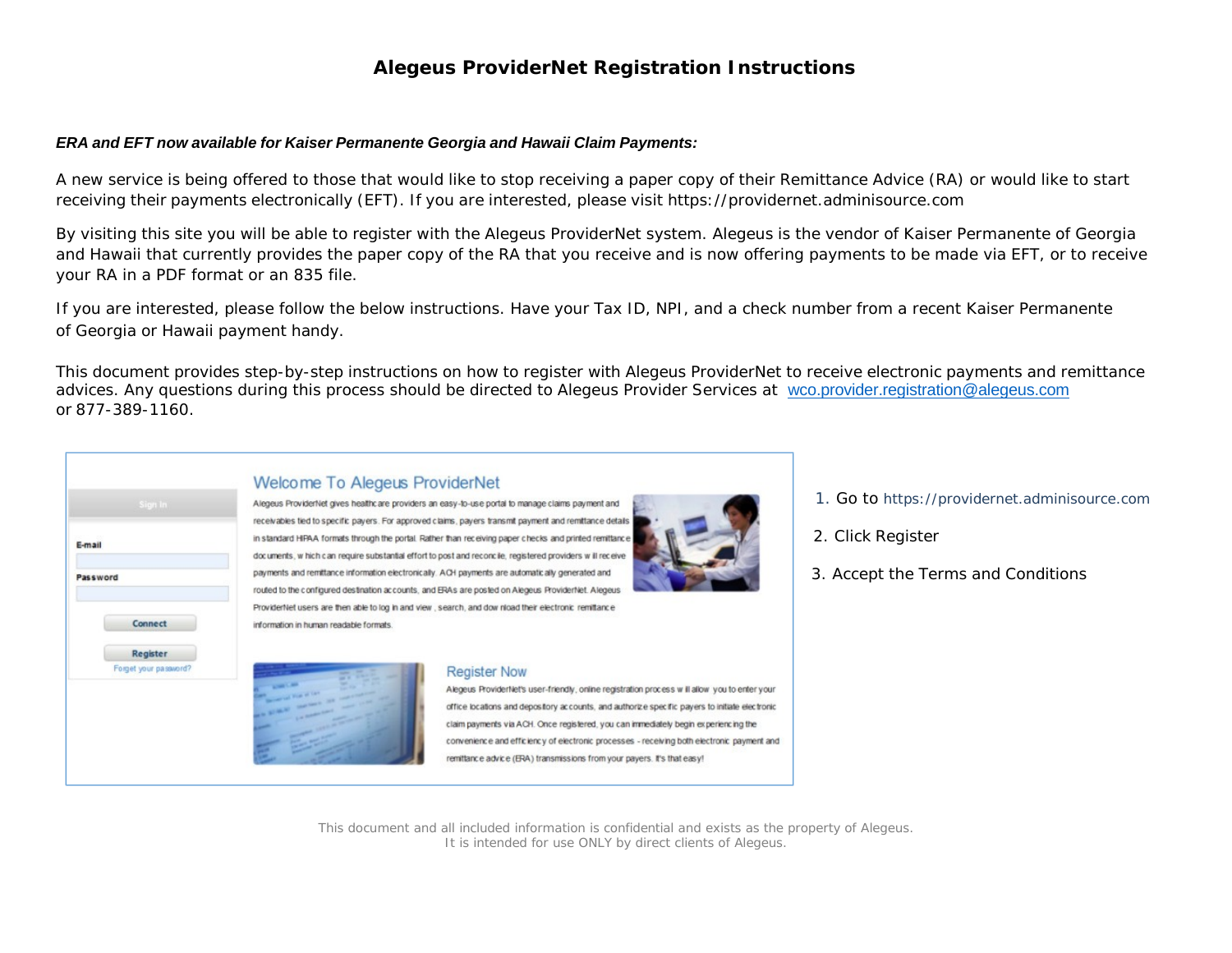Continue

| Select a Payer*                                                                                                     |                                                                                                              |                                                                                                                                                               |
|---------------------------------------------------------------------------------------------------------------------|--------------------------------------------------------------------------------------------------------------|---------------------------------------------------------------------------------------------------------------------------------------------------------------|
| -Select One-                                                                                                        | v                                                                                                            | Provider Federal Tax Identification Number (TIN) or<br>Em ployer Identification Num ber (EIN)* @                                                              |
| National Provider Identifier (NPI) <sup>*</sup>                                                                     |                                                                                                              |                                                                                                                                                               |
|                                                                                                                     |                                                                                                              | Enter a recent Check or EFT Num ber from the selected payer'                                                                                                  |
| If your organization has submitted an EFT application<br>to Alegeus (formerly FIS/Metavante), please enter the same |                                                                                                              |                                                                                                                                                               |
| NPI and Tax ID as used on the application.                                                                          |                                                                                                              |                                                                                                                                                               |
|                                                                                                                     |                                                                                                              | Special Note: if you are entering a number for an EFT payment,<br>please enter it exactly as it is shown on your Explanation of Payment (e.g.,<br>EFT123456). |
| Required fields are in bold                                                                                         |                                                                                                              |                                                                                                                                                               |
|                                                                                                                     |                                                                                                              |                                                                                                                                                               |
| User Email Address*                                                                                                 | Create a User Account to access payment information online.<br>Your Email Address w III become your User ID. |                                                                                                                                                               |
| <b>Confirm Email Address*</b>                                                                                       |                                                                                                              |                                                                                                                                                               |
|                                                                                                                     |                                                                                                              |                                                                                                                                                               |
| User Name*                                                                                                          |                                                                                                              |                                                                                                                                                               |
|                                                                                                                     |                                                                                                              |                                                                                                                                                               |
| Password <sup>*</sup>                                                                                               |                                                                                                              |                                                                                                                                                               |
|                                                                                                                     |                                                                                                              |                                                                                                                                                               |
| Confirm Password*                                                                                                   |                                                                                                              |                                                                                                                                                               |
|                                                                                                                     |                                                                                                              |                                                                                                                                                               |
| Password Reset Question*<br>-Select One-                                                                            |                                                                                                              | ◡                                                                                                                                                             |

- 4. Answer verification questions
	- a. Select the Payer who invited you.
	- b. Enter your primary NPI, Tax ID, and a recent Check Number associated with the selected payer
		- i. NPI is required, and should be the main identifier for your business
		- ii. Note that all fields with bold labels are required
		- iii. Other Tax IDs may be entered when registration is completed
		- iv. Be sure to include leading zeros in the check number
- 5. Create a user account to access Alegeus ProviderNet
	- a. Your e-mail address will be your user name
	- b. A strong password is required, and must have a combination of at least eight letters and numbers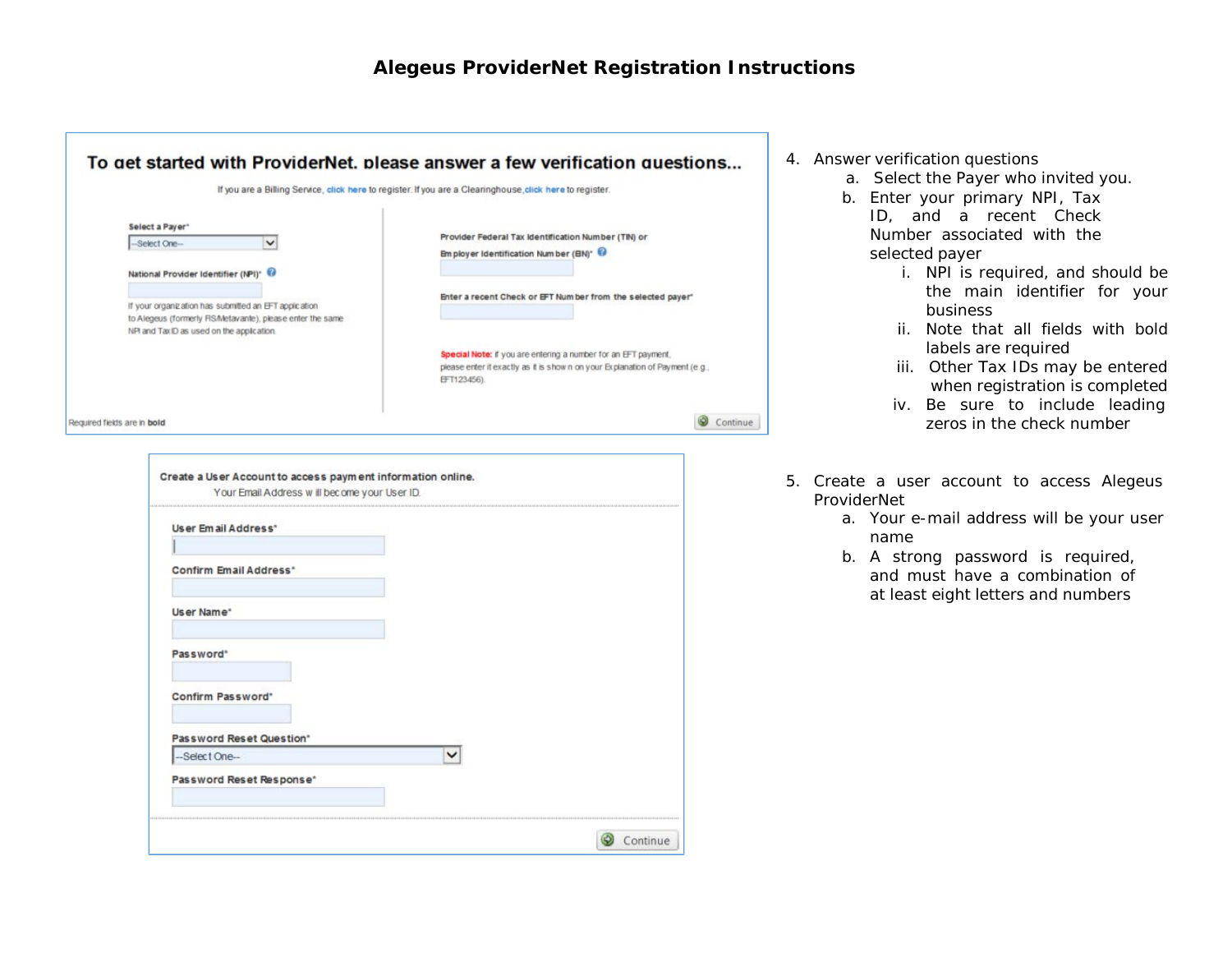| Provider Name <sup>*</sup>            |                            |                                                                                            |
|---------------------------------------|----------------------------|--------------------------------------------------------------------------------------------|
| Provider Contact Name* <sup>@</sup>   |                            |                                                                                            |
| Title                                 |                            |                                                                                            |
| Telephone Number <sup>®</sup><br>$-1$ | Telephone Number Extension |                                                                                            |
| <b>Email Address*</b>                 |                            |                                                                                            |
| Fax Number<br>$\sim$                  |                            |                                                                                            |
|                                       |                            | Provider Federal Tax Identification Number (TIN) or Employer Identification Number (EN)* @ |
| National Provider Identifier (NPI)* @ |                            |                                                                                            |

- 6. Enter your administrative contact information
	- a. NPI and Tax ID should be pre-filled with the same ones you entered for verification.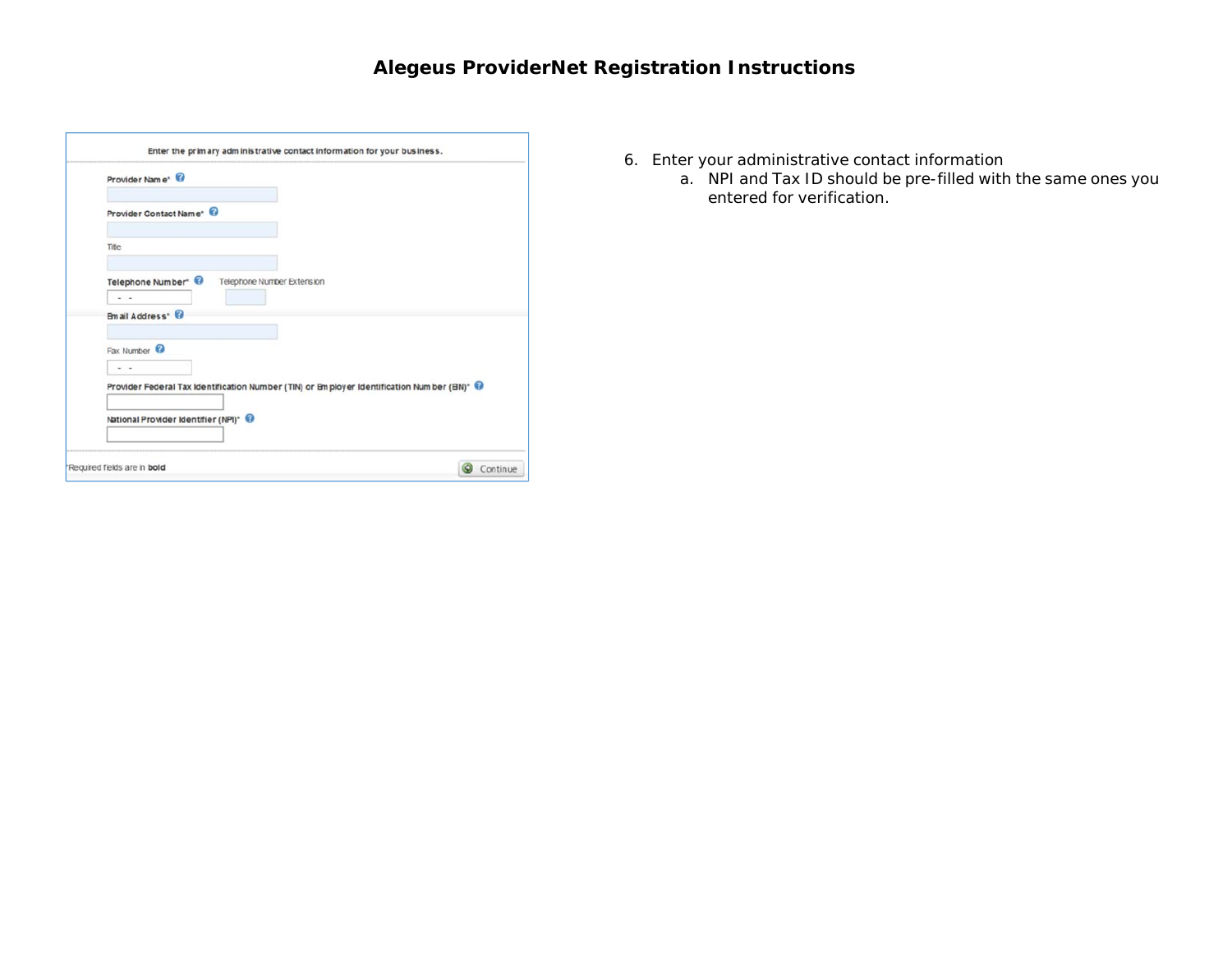Enter the primary bank account information for your business. You will have the ability to enter additional accounts after registration is complete.

#### Note: Please click the "Help" button at the top right during EFT enrollment to see further details about the form.

Due to collaboration betw een the healthcare and financial services industries, the NACHA Operating Rules require that financial institutions provide the ACH Payment Related Information to a provider upon request via a secure, electronic method. Thus providers not currently receiving this data are encouraged to request it as soon as possible to enable more efficient reassociation of EFTs and ERAs. By no later than 01/01/2014, health plans must offer EFT to providers via the NACHA CCD+. This HIPAA mandated EFT transaction must include TRN Reassociation Trace Number data segment necessary for reassociation.

Please contact your financial institution to request this data. The data will be used to associate an EFT payment with an ERA 835 file.

Providers should allow at least 7-10 days for financial institutions to set up processes to ensure delivery of the ACH Payment Related Information. If requested, your financial institutions must make the ACH Payment Related Information available to your organization no later than the opening of business on the second Banking Day follow ing the settlement.

| Required fields are in bold |                                                         | Continue |
|-----------------------------|---------------------------------------------------------|----------|
|                             | National Provider Identifier (NPI)                      |          |
|                             | O Provider Federal Tax Identification Number (TIN)      |          |
|                             | Account Number Linkage to Provider Identifier* @        |          |
|                             | Provider's Account Number with Financial Institution* @ |          |
|                             | Checking                                                |          |
|                             | $\bigcirc$ Savings                                      |          |
|                             | Type of Account at Financial Institution' @             |          |
|                             | Financial Institution Routing Number*                   |          |
|                             |                                                         |          |
|                             | Financial Institution Name* @                           |          |
|                             |                                                         |          |

- 7. To enroll for EFT payments enter the bank account information that will receive the ACH deposits.
	- a. You may enter additional bank accounts once registration is complete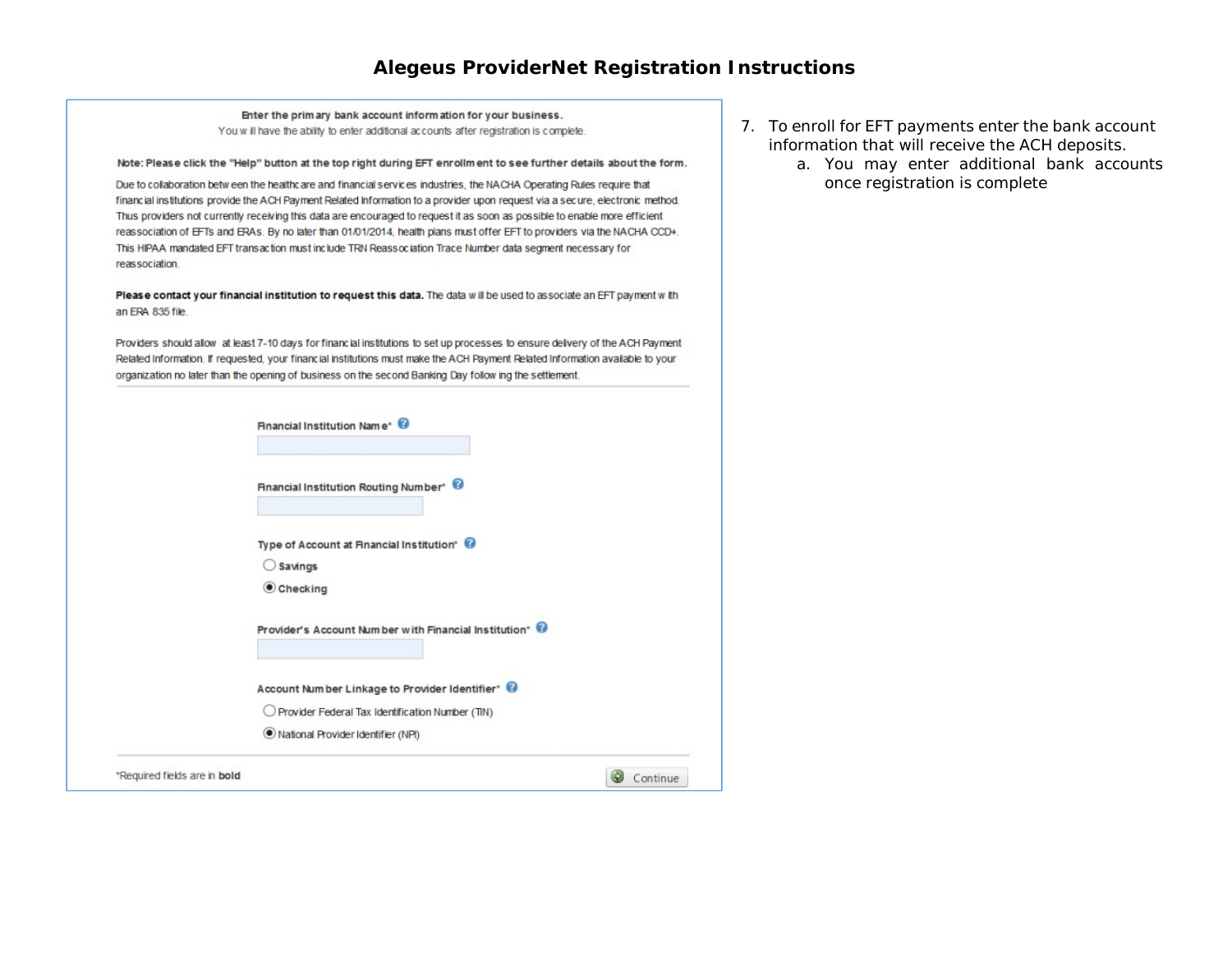| Note: Please click the "Help" button at the top right during EFT enrollment to see further details about the form. |              |  |
|--------------------------------------------------------------------------------------------------------------------|--------------|--|
| Provider Name* <sup>©</sup>                                                                                        |              |  |
| John Doe                                                                                                           |              |  |
| Doing Business As Name (DBA)                                                                                       |              |  |
| Street <sup>®</sup>                                                                                                |              |  |
| 100 Main St                                                                                                        |              |  |
| City* <sup>©</sup>                                                                                                 |              |  |
| Anytow <sub>n</sub>                                                                                                |              |  |
| State/Province*                                                                                                    |              |  |
| <b>Florida</b>                                                                                                     | $\checkmark$ |  |
| Zip Code/Postal Code*                                                                                              |              |  |
| 12345<br>$\times$                                                                                                  |              |  |

8. Enter and/or verify your location information that is associated with payments. ProviderNet will use your Tax ID and/or NPI to gather payment history information from the payer you selected in the verification step.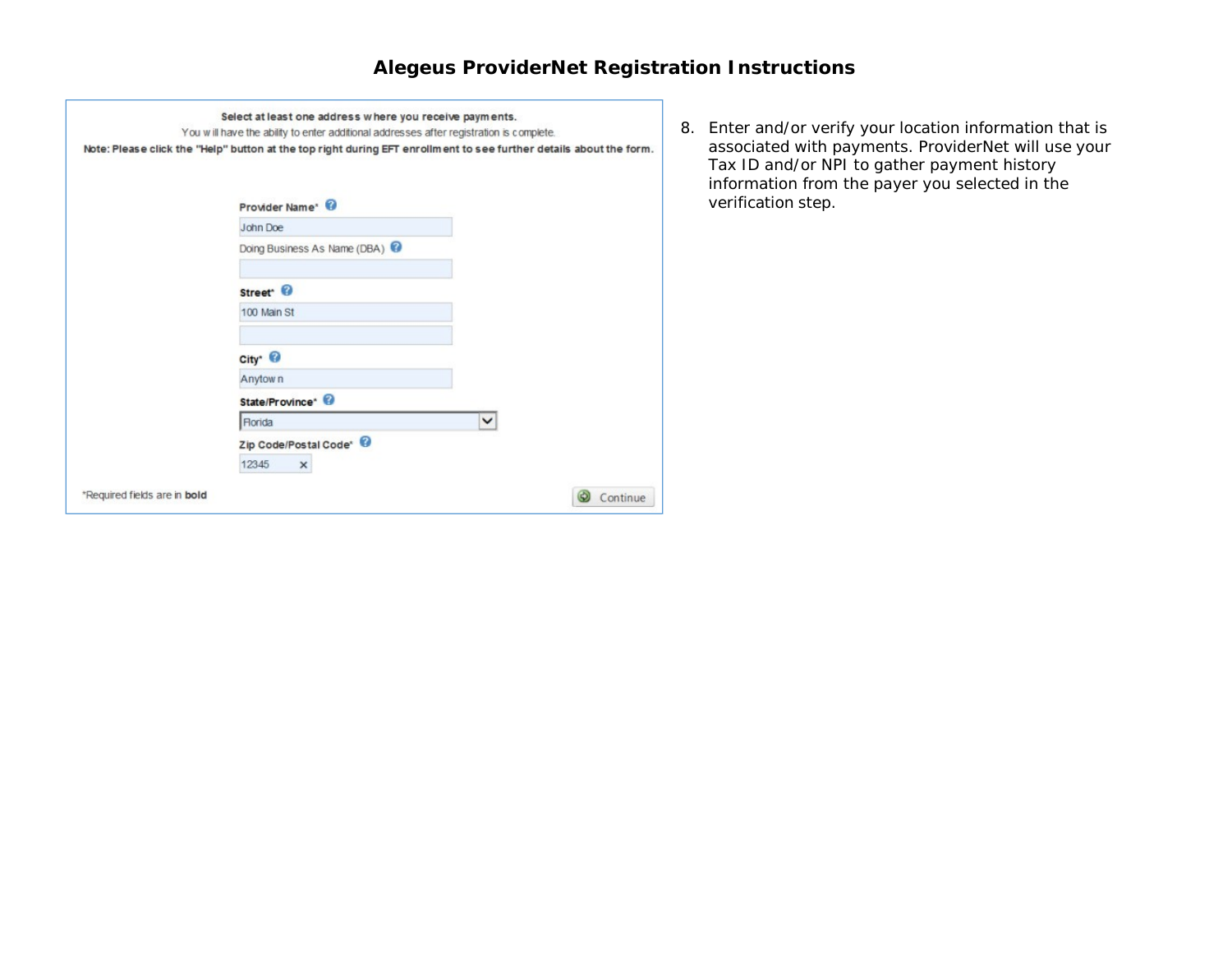|                                                                                 |            | Review your information below for accuracy.<br>Click a Section Heading to edit the corresponding information. |                                    |  |          |
|---------------------------------------------------------------------------------|------------|---------------------------------------------------------------------------------------------------------------|------------------------------------|--|----------|
|                                                                                 |            | Click Continue w hen you are finished review ing your information.                                            |                                    |  |          |
|                                                                                 |            |                                                                                                               |                                    |  | Continue |
| <b>ProviderNet Enrollment</b>                                                   |            |                                                                                                               |                                    |  |          |
|                                                                                 |            |                                                                                                               |                                    |  |          |
| <b>ProviderNet</b><br>UserID                                                    |            |                                                                                                               |                                    |  |          |
| User Name                                                                       |            | john.doe@gmail.com                                                                                            |                                    |  |          |
| Passw ord Reset Question                                                        |            | john doe                                                                                                      |                                    |  |          |
|                                                                                 |            | What is your pet's name?                                                                                      |                                    |  |          |
| Passw ord Reset Response<br>Provider Name <sup>@</sup><br>Provider Contact Name |            | fido                                                                                                          |                                    |  |          |
|                                                                                 |            | <b>John Doe</b>                                                                                               |                                    |  |          |
|                                                                                 |            | John Doe                                                                                                      |                                    |  |          |
| Title                                                                           |            |                                                                                                               |                                    |  |          |
| Telephone Number <sup>Q</sup><br>Email Address <sup>0</sup><br>Fax Number       |            | 999-999-9999                                                                                                  |                                    |  |          |
|                                                                                 |            | john.doe@alegeus.com                                                                                          |                                    |  |          |
|                                                                                 |            |                                                                                                               |                                    |  |          |
| <b>EFT</b> Enrollment                                                           |            |                                                                                                               |                                    |  |          |
| <b>Provider Address</b>                                                         |            |                                                                                                               |                                    |  |          |
| Provider Name <sup>@</sup>                                                      |            | John Doe                                                                                                      |                                    |  |          |
| Doing Business As Name (DBA)                                                    |            |                                                                                                               |                                    |  |          |
| Street <sup>2</sup>                                                             |            | 100 Main St                                                                                                   |                                    |  |          |
|                                                                                 |            |                                                                                                               |                                    |  |          |
| $\mathsf{ctx} \odot$                                                            |            | Anytow <sub>n</sub>                                                                                           |                                    |  |          |
| State/Province <sup>@</sup>                                                     |            | FL.                                                                                                           |                                    |  |          |
| Zip Code/Postal Code                                                            |            | 12345                                                                                                         |                                    |  |          |
|                                                                                 |            |                                                                                                               |                                    |  |          |
| <b>Provider Identifiers</b>                                                     |            |                                                                                                               |                                    |  |          |
| Provider Federal Tax Identification Number (TIN)                                | 123456789  |                                                                                                               |                                    |  |          |
| National Provider Identifier (NR)                                               | 1003010554 |                                                                                                               |                                    |  |          |
|                                                                                 |            |                                                                                                               |                                    |  |          |
| <b>Financial Institution Information</b>                                        |            |                                                                                                               |                                    |  |          |
| Financial Institution Name <sup>@</sup>                                         |            |                                                                                                               | bank name                          |  |          |
| Financial Institution Routing Number                                            |            |                                                                                                               | 311079306                          |  |          |
| Type of Account at Financial Institution @                                      |            |                                                                                                               | Chec king                          |  |          |
| Provider's Account Number with Financial Institution @                          |            |                                                                                                               | 123456                             |  |          |
| Account Number Linkage to Provider Identifier                                   |            |                                                                                                               | National Provider Identifier (NPI) |  |          |
| <b>Submission Information</b>                                                   |            |                                                                                                               |                                    |  |          |
| Reason for Submission                                                           |            | New Enrollment                                                                                                |                                    |  |          |
| Include with Enrolment Submission                                               |            | Voided Check                                                                                                  |                                    |  |          |
| Authorized Signature                                                            |            | Written Signature of Person Submitting Enrollment                                                             |                                    |  |          |

9. Review the information that was entered in the preceding steps. If you need to change anything, click a blue section heading or use the menu on the left to navigate to that form.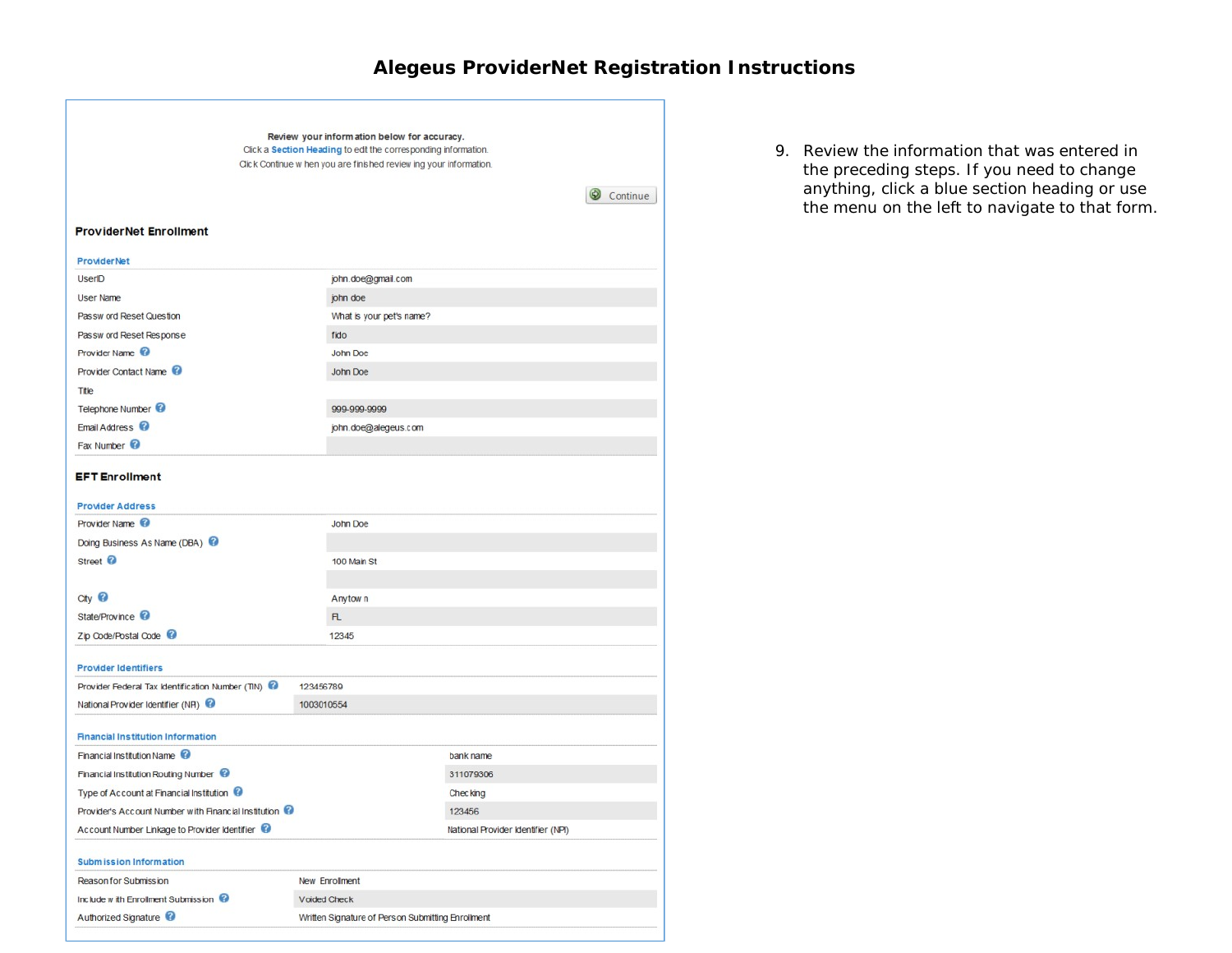The ACH form must be signed and returned to Alegeus before Electronic Fund Transfers can begin. Depending on the brow ser you are using, please either print the ACH form using the Print Icon below, or print a copy of the downloaded form. Once the form has been printed you may then click Continue to begin using ProviderNet.

| Rev 12/2013 - 1786                                                       |                                                                                                                                                                                                                                                                                                                                 |
|--------------------------------------------------------------------------|---------------------------------------------------------------------------------------------------------------------------------------------------------------------------------------------------------------------------------------------------------------------------------------------------------------------------------|
| https://providernet.alegeus.com                                          | A Alegeus PROVIDERNET                                                                                                                                                                                                                                                                                                           |
|                                                                          |                                                                                                                                                                                                                                                                                                                                 |
| <b>ACH AUTHORIZATION FORM</b>                                            | Please complete and sign the following ACH Authorization form. Once the form is completed, scan and email<br>the form with a voided check or bank verification letter with the corresponding bank account information to<br>woo.provider.registration@alegeus.com, or fax the documents to ProviderNet Support at 602-643-1915. |
| <b>SECTION I - PROVIDER INFORMATION</b>                                  |                                                                                                                                                                                                                                                                                                                                 |
|                                                                          |                                                                                                                                                                                                                                                                                                                                 |
| Cancel Enrollment<br>Provider Name                                       | John Doe                                                                                                                                                                                                                                                                                                                        |
| Doing Business As Name (DBA)                                             |                                                                                                                                                                                                                                                                                                                                 |
| Street                                                                   | 100 Main St                                                                                                                                                                                                                                                                                                                     |
| City                                                                     | Anytown                                                                                                                                                                                                                                                                                                                         |
| State/Province                                                           | FL.                                                                                                                                                                                                                                                                                                                             |
| Zip Code/Postal Code<br>Provider Federal Tax Identification Number (TIN) | 12345<br>123456789                                                                                                                                                                                                                                                                                                              |
| National Provider Identifier (NPI)                                       |                                                                                                                                                                                                                                                                                                                                 |
| Provider Contact Name                                                    | John Doe                                                                                                                                                                                                                                                                                                                        |
| Telephone Number / Extension                                             | 999-999-9999                                                                                                                                                                                                                                                                                                                    |
| Email Address                                                            | john.doe@alegeus.com                                                                                                                                                                                                                                                                                                            |

10. Print, Sign, and return the ACH Authorization Form to Alegeus using fax phone number 602-643-1915.

Once we have received this form we will issue a zerodollar transaction to test your bank account information. If Alegeus does not receive a rejection notice within ten days, the account is activated and made available for ACH transactions.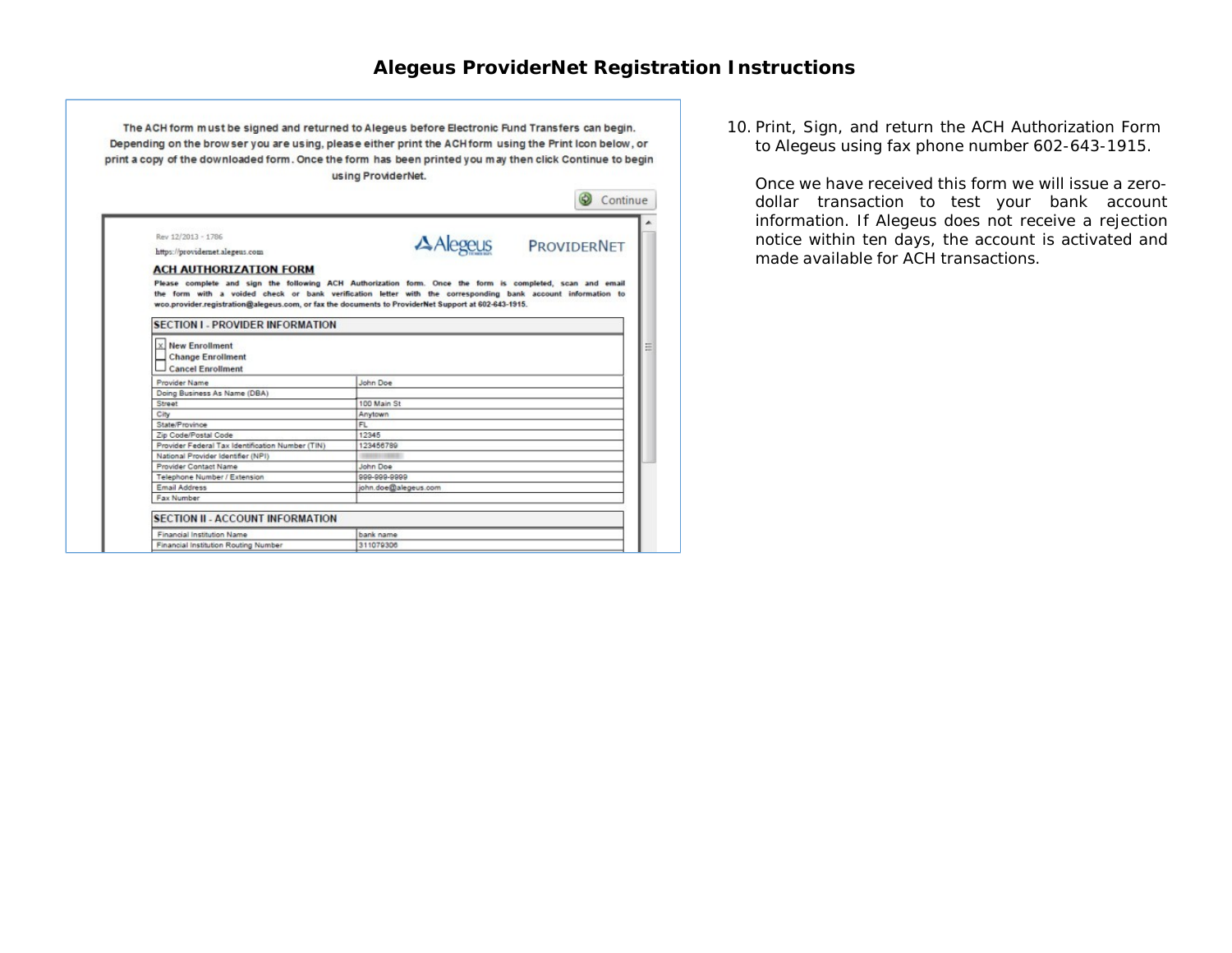

11. Clicking Continue takes you to the ProviderNet Start screen, where you would usually see a summary of your recent payments. However, this summary may not be available when you first log in, as payment history is loaded to ProviderNet nightly. If that is the case, please check back on the following day.

Since you have selected a Kaiser Permanente payer, there is one more step that should be taken for distribution of 835 files. Click on the Provider Info link in the Control Panel Maintenance area and you will be taken to a screen that will allow you to select a method to retrieve your 835 file.